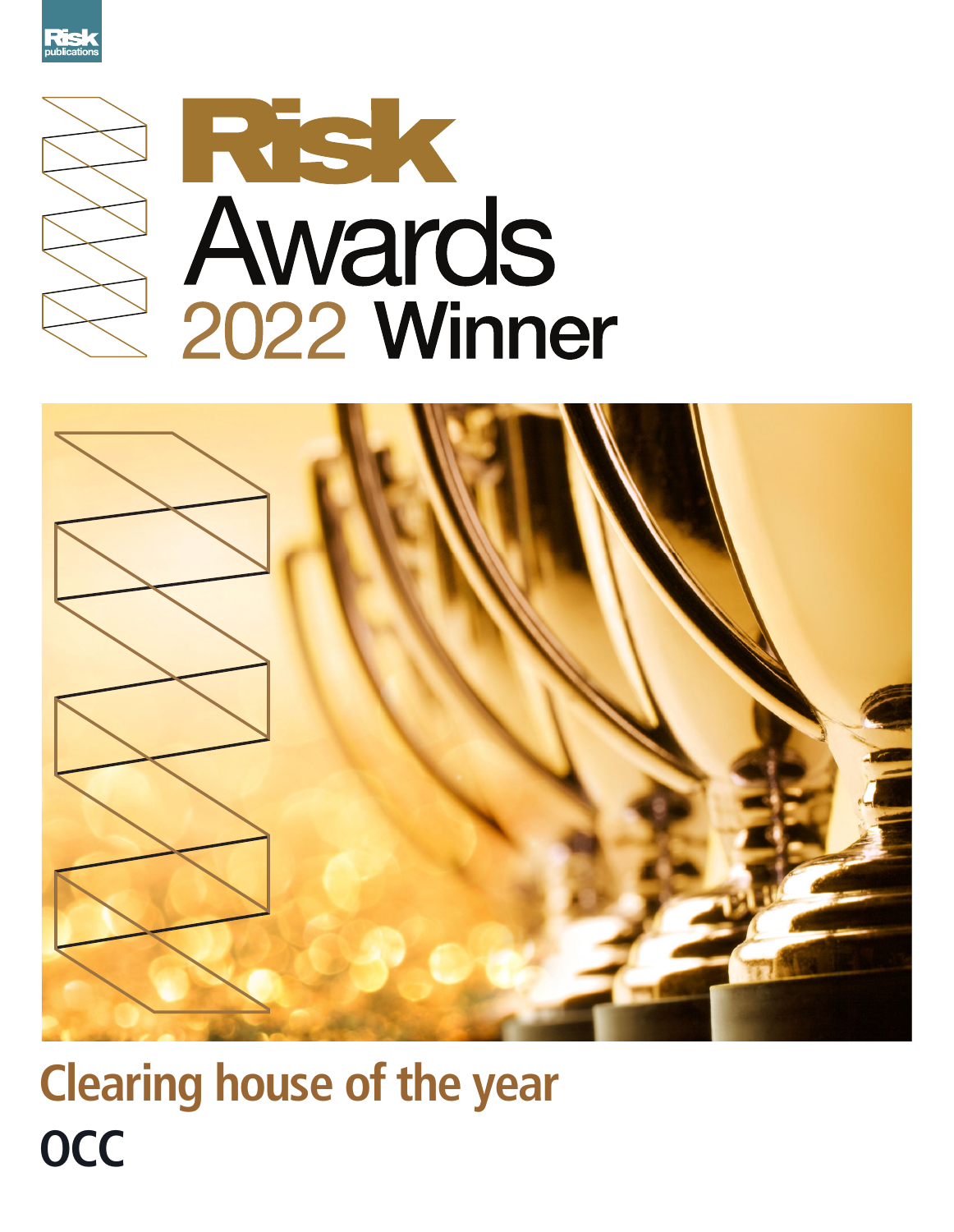

## Clearing house of the year

### OCC

I's been a roller<br>coaster ride for financial markets over the past years, with plunging lows followed by a rapid recovery. The<br>could be said for the fortunes of OCC.<br>Towards the end of 2019, the US clearing house faced the t's been a rollercoaster ride for financial markets over the past two years, with plunging lows followed by a rapid recovery. The same could be said for the fortunes of OCC.

Towards the end of 2019, the US clearing house faced the operational and risk management failures.

Craig Donohue, the chair of the clearing house, admits that the previous management team "overachieved" at being the "lowest cost clearing provider in the industry".

Since then OCC, which clears options contracts for 16 different exchanges, has overhauled its models, technology, and senior executives. The clearing house has also worked to change its corporate culture from cost efficiency to robust risk management.

The effort has paid off.

When retail investors ganged up to buy shares and derivatives in so-called meme stocks in January 2021, sparking a violent surge in prices and volumes, OCC's technology and risk methodology held firm, market participants report.

"Implied volatility levels went through the roof," says a clearing executive at a large US bank. "We saw record options volumes, and despite that the whole system worked great. I feel much more confident about options market structure and OCC played an important part as one of the biggest options clearing houses."

The work required to build up that resilience was, in part, a response to a damning report released by the Securities and Exchange Commission which accompanied the 2019 fine for OCC. The report alleged that up to May 2017, the clearing house had made a total of 24 changes to key rules related to its default fund, margin policy, default management and other areas without seeking approval of regulators. The clearing house failed to adequately account for extreme market moves in its stress-testing, including the liquidation costs of a portfolio as spreads widen during market volatility.

Away from the SEC report, the clearing house also maintained a less rigorous default guarantee than many of its peers during that time. It held a Cover 1 standard – namely, guaranteeing that it could withstand the default of its single largest clearing member. By contrast, most large derivatives clearing houses have committed to withstanding the simultaneous default of their two largest clearing members for many years.

Donohue, who joined OCC in 2014, admits to shortcomings. "Not enough was done to take stock of how we needed to change in order to meet the new, heightened expectations for market participants, and

certainly, regulators and government policy-makers," he says. š

Photos: OCCThe overhaul began in the boardroom, where the clearer cleared out Photos: many of its C-suite executives. In came a new chief executive officer, chief



Left to right: John Davidson, Scot Warren

operating officer, chief investment officer and head of financial risk – some poached from Donohue's old shop CME Group. In 2018, OCC launched its financial safeguards framework programme, a multi-year initiative to address regulatory concerns and improve model standards.

That same year, the clearing house moved to Cover 2, while also decoupling margins from default fund contributions, in order to avoid calling too much liquidity from members at the same time. Eurex changed its own policy to decouple default fund contributions and aggregate margin levels last year.

"We felt that our interest in being strong risk managers and making sure we have the appropriate eye on resilience needed to have a dollar and cent impact" John Davidson, OCC

At the end of 2020, OCC addressed regulators' concerns over stresstesting, adding new stress scenarios of extreme moves, including for volatility index futures. It also addressed their concerns over wrong-way risk related to the posting of self-referencing securities as collateral for options transactions.

On the technology side, OCC launched its Renaissance initiative in January 2019 – a commitment to improving the back end of the clearing house, with an ambition to move to the cloud. While it has not yet received approval from regulators to go to the cloud, the clearer has worked on improving its technology to sustain massive volumes.